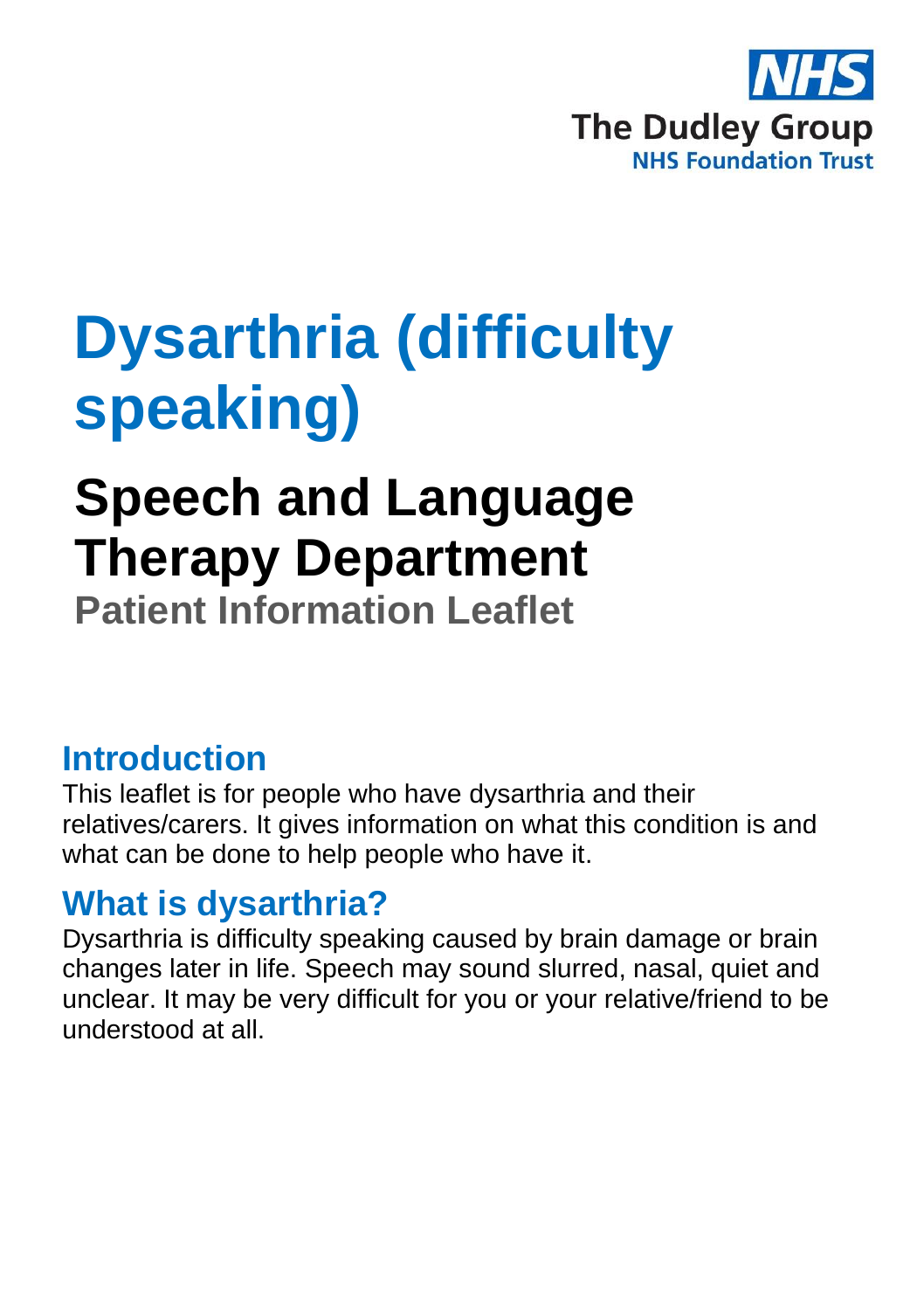#### **What causes it?**

The muscles that control speech are usually controlled by the brain and nervous system. If either of these are damaged in some way, the signals from the brain needed to work the speech muscles are disrupted and dysarthria develops.

Dysarthria can occur as a result of:

- Brain damage before or during birth; for example, cerebral palsy.
- Brain changes later in life, such as damage caused by a stroke, head injury or brain tumour, or a condition such as Parkinson's disease or motor neurone disease.

## **How can I help my relative/friend?**

- Encourage slow speech and exaggerated mouth movements. It may help if they emphasise the first sound of each word they say.
- Encourage the splitting up of long words into their separate syllables, for example, 'ther-a-py'.
- If the person's volume is quiet or trails off, encourage short sentences.
- When speech is very difficult or unclear, encourage alternative methods of communication, for example, gesture, pointing, writing or drawing.
- Consider using a personalised communication book using pictures to enable the person to point to what they need.
- Ensure that the environment is quiet turn off the radio, TV etc.
- Ensure that the person is sitting as upright as possible, dentures and hearing aids in, glasses on etc.
- Ensure that you are positioned face-to-face.

It is likely that a combination of the above strategies will help communication and reduce frustration.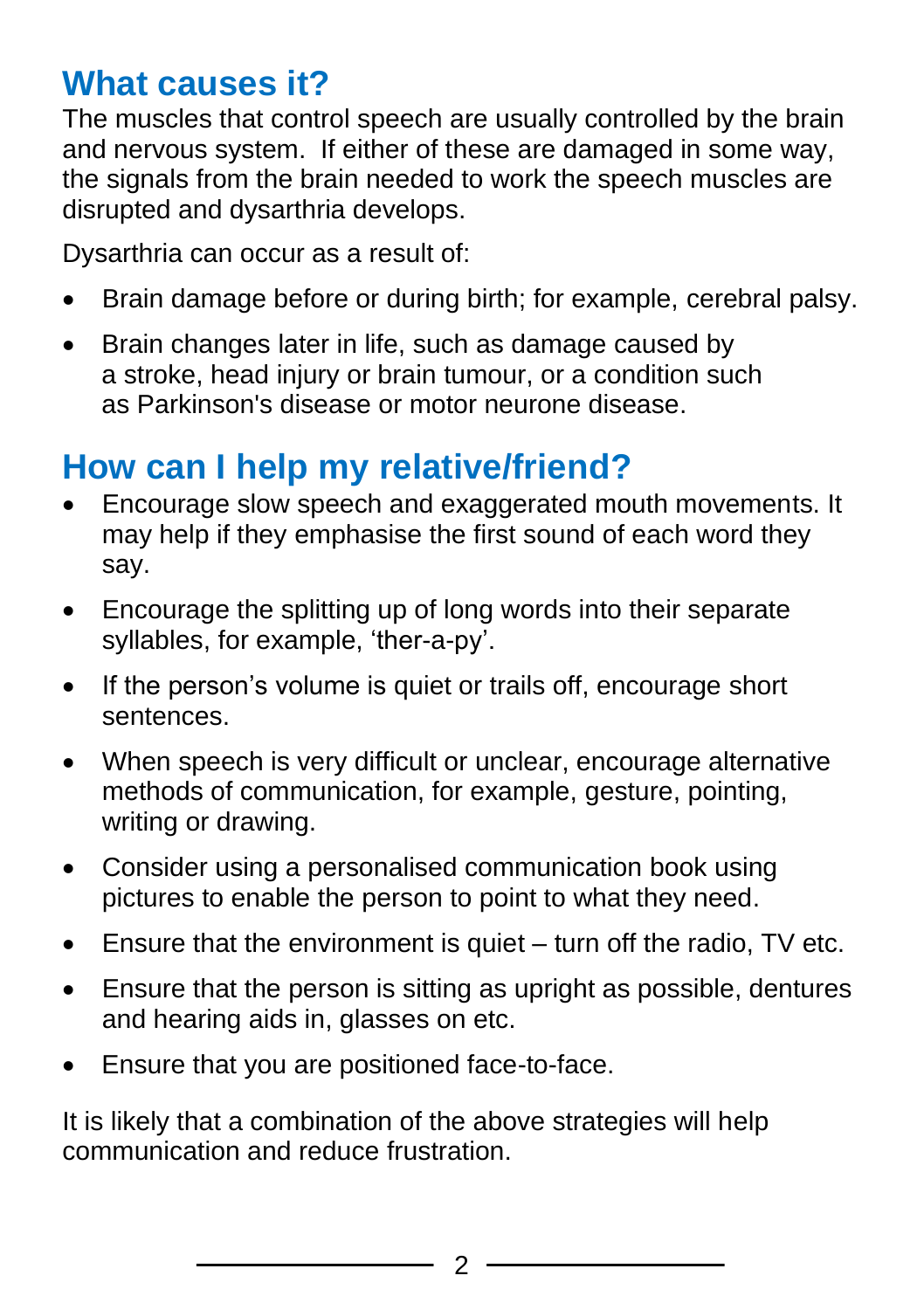Be aware that speech will probably become less clear towards the end of the day. Tiredness and anxiety make speaking clearly more of an effort and difficult. It is helpful to build in plenty of breaks and to reduce frustration by responding to the content of what is said rather than the manner.

If you would like to discuss your relative's communication further, a speech and language therapist would be happy to do so. Please speak to the nurse in charge of your relative's care or their GP to arrange this.

If you have any questions, or if there is anything you do not understand about this leaflet, please contact:

#### **Speech and Language Therapy Department**

Russells Hall Hospital Pensnett Road, Dudley DY1 2HQ

#### **01384 456111 ext. 2439 or 4565**

[www.dgft.nhs.uk](http://www.dgft.nhs.uk/) Email: [speechtherapy.adults@nhs.net](mailto:speechtherapy.adults@nhs.net)

Russells Hall Hospital switchboard number: 01384 456111

### **This leaflet can be downloaded or printed from:**

[http://dgft.nhs.uk/services-and-wards/speech-and-language](http://dgft.nhs.uk/services-and-wards/speech-and-language-therapy/)[therapy/](http://dgft.nhs.uk/services-and-wards/speech-and-language-therapy/)

If you have any feedback on this patient information leaflet, please email dgft.patient.information@nhs.net